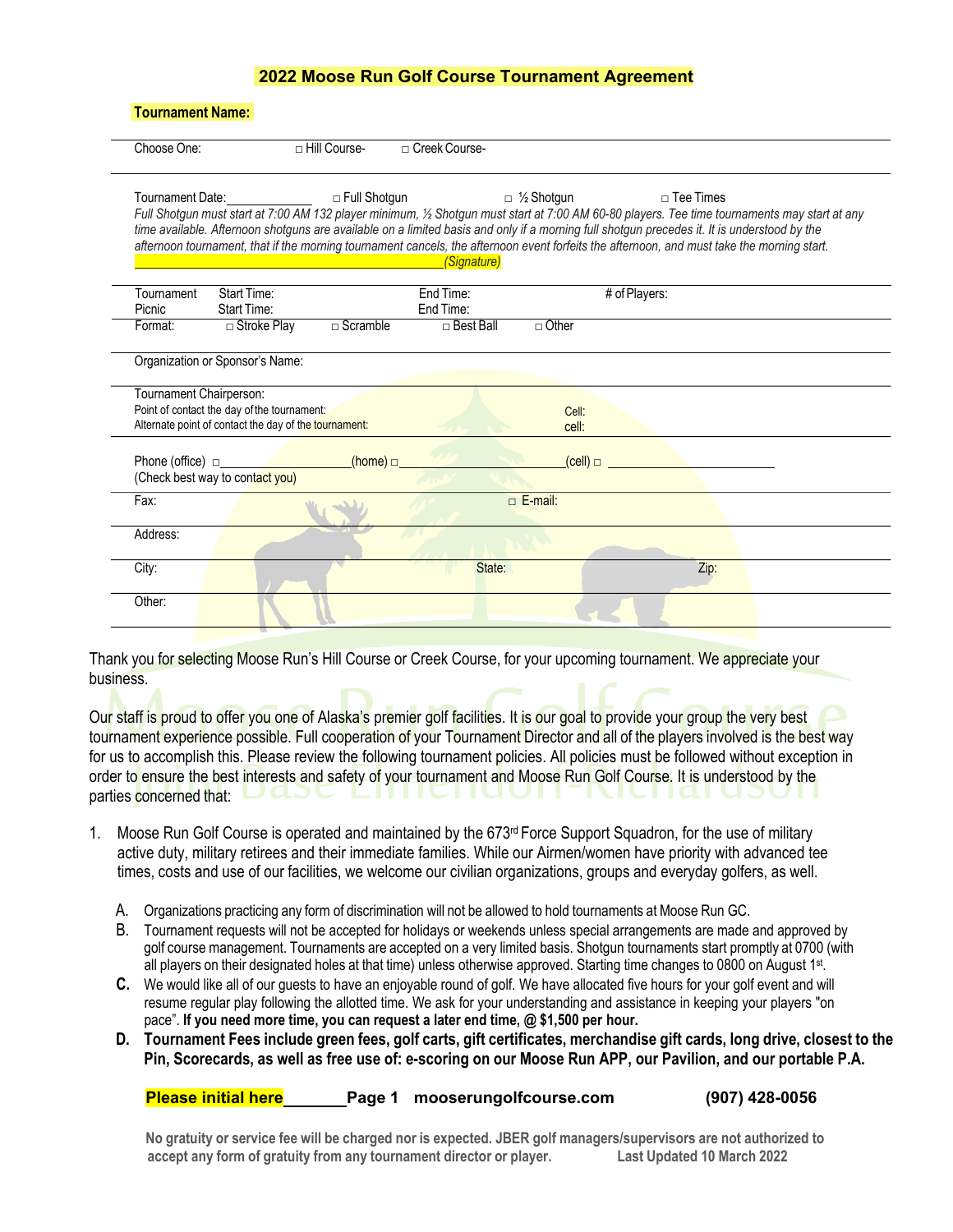- E. For ½ shotgun starts, 1 beverage server will be provided. For full shotgun starts, 2 beverage servers will be provided (upon request). Any additional beverage cars or beverage stations will be an additional expense. We must be notified at least 14 days in advance of your need for extra F&Bstaff. \_\_\_\_\_\_\_\_\_**initial**
- F. For other than shotgun starts, one tee time may be reserved every hour during your tournament for active duty personnel.
- G. Each group will designate a Tournament Director who will be responsible for making sure all of the Moose Run GC policies and rules are clear to each player in the group.
- H. Should there be any violation of Moose Run GC's rules or policies, the Tournament Director will be notified and will be asked to remove the offending players or groups from the golf course. **Cell phone**
- I. Only two (2) golf cars are allowed per foursome.
- J. Only two (2) riders per golf car are allowed at all times. Golf cars must be kept on cart paths around tee boxes and greens. Violation of golf car rules will result in the removal from the course without refund of their entry fee.
- K. Any damage to the golf course, golf cars, or rental clubs by any golfers in the group will also be the personal responsibility of the Tournament Director and the company or non-profit organization involved in the tournament. **\_\_\_\_\_\_\_\_\_\_\_\_\_\_\_initial**
- L. In the event of inclement weather, the Moose Run GC management alone will determine if the course is playable. Every reasonable effort will be made to complete the event in the case of a weather delay, so long as the safety of golfers, course staff, and the course itself are not jeopardized.
- M. If a weather delay is minimal and the severe weather passes, each group will resume from the position on the course where it was when play was stopped.
- N. In the event that severe weather forces play to stop permanently, a rain check will be issued to each player in proportion to the extent of the round that was cancelled.
- O. In the event that weather causes the complete cancellation of a tournament, every reasonable effort will be made to reschedule the event. If a reschedule date cannot be agreed upon, the tournament will be refunded its unused proportion of fees.
- P. A reservation deposit is due no later than 90 days prior to the scheduled event date and (if mailed) must be sent to: PO Box 5310, JBER, AK 99505. (\$1000 for Civilian Full SG, \$500 for Civilian Half SG, and \$250 for Military tournaments). The tournament date may be released if this deposit is not received 90 days prior. Please do not send to our physical address. **Date needed .**
- Q. Event balance due may be paid by check (made out to Moose Run Golf Course) and, again, please send to PO Box 5310, JBER, AK 99505. Again, **do not** send to our physical address. We also accept Visa, Master Card, American Express, FSS Bucks, FSS gift card and/or cash. Split payment methods are acceptable.
- **R.** A rules sheet, list of players and the order of play must be given by the Tournament Director to the MRGC Coordinator(s) a minimum of **Ten (10) days prior** to the Tournament Dated. If a shotgun start, a list of players and their starting holes will be furnished on the template provided by MRGC Coordinator(s). **Date needed .**
- S. The Tournament Director must sign and date this agreement and return it with his/her tournament contract letter, along with the appropriate reservation deposit. **Date needed .**
- T. All fees and charges must be paid in full with-in 30 days of your event. Other payment arrangements may be made with the approval of the tournament director and Moose Runmanagement. **Initial**
- U. Please be advised: Permanent greens are not guaranteed. Temporary greens may be in play during your event if Moose Run Golf Course Superintendents deemnecessary. **Initial**
- **2. Refund of Deposit as Follows:** 
	- **If cancelled at least 90 days or more prior to the event, 100% refund.**
	- **If cancelled at least 60 days or more prior to the event, 75% refund.**
	- **If cancelled at least 30 days or more prior to the event, 50% refund.**
	- **No refund if event is cancelled less than 29 days prior to scheduled tournament.**
	- **All tee times for your tournament must be confirmed at least ten days prior to the date of your tournament. Moose Run GC will release, to open-play, all tournament tee times that are not confirmed seven days in advance**.

**Please initial here Page 2 mooserungolfcourse.com (907) 428-0056**

No gratuity or service fee will be charged nor is expected. JBER golf managers/supervisors are not authorized to<br>accept any form of gratuity from any tournament director or player. Last Updated 10 March 2022 **accept any form of gratuity from any tournament director or player.**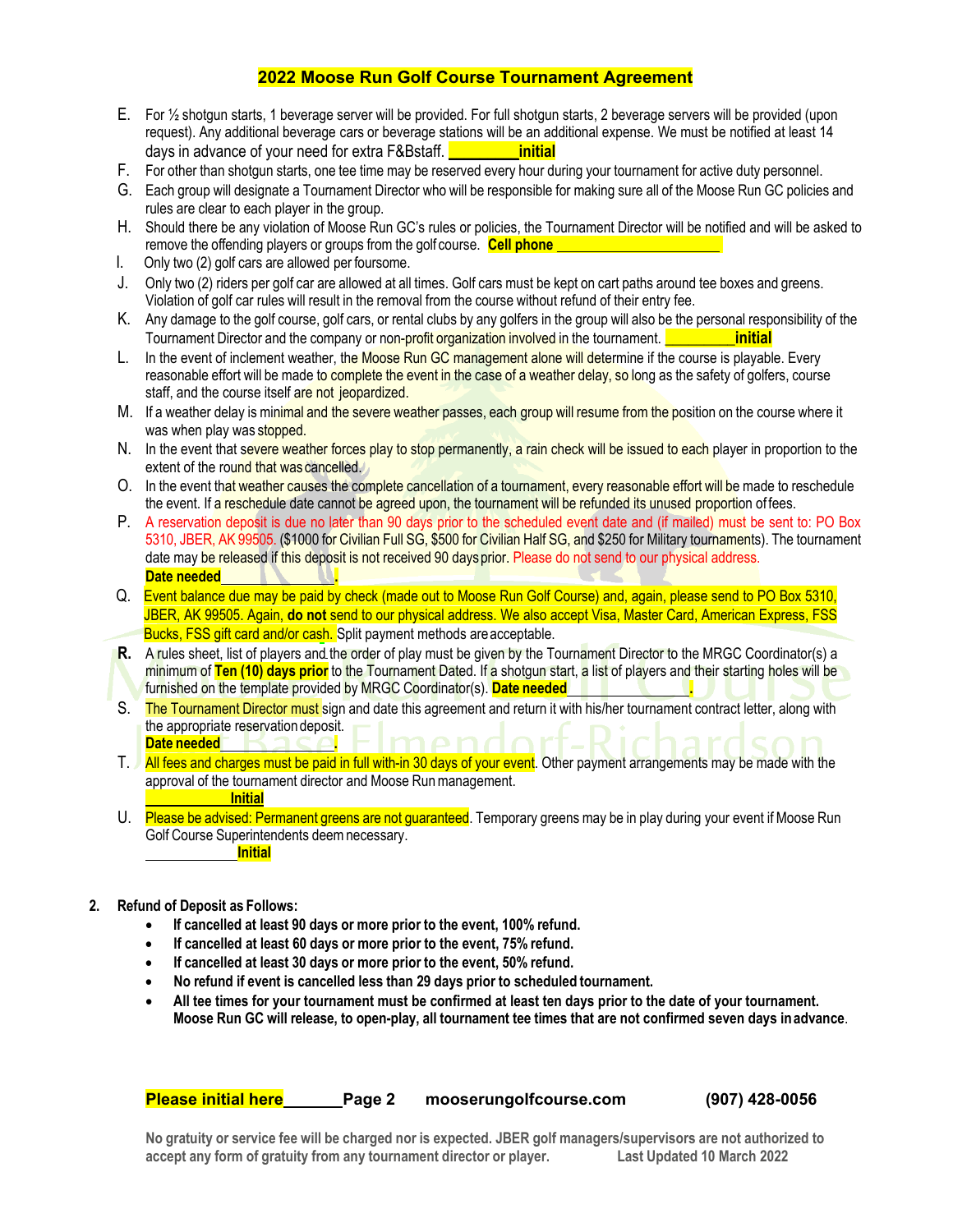- The individual or organization submitting this contract is responsible for guaranteeing payment for 95% of the confirmed tee times.
- 3. Hole-in-One Information:

Hole-in-one insurance companies will accept the yardage for hole-in-one holes as shown on this contract. **We ask that you please do not exceed the yardages shown.** It is important that the individual responsible for your tournament's hole-inone information email a copy of the hole-in-one insurance contract at least one week prior to the tournament. If we do not receive a hole-in-one contract, we cannot guarantee proper setting of the tee markers, nor can we certify to the insurance company that the hole was properly set in the event a hole-in-one is made. Please E-Mail copies of all contracts to tournaments@mooserungolfcourse.com, Attention: Tournament Coordinator/s.

- 4. Rules of play:
	- a. All players must register in the Golf Shop and receive a daily greens fee receipt, unless other arrangements are made. Players in shotgun start tournaments are not required to obtain a daily greens fee receipt.
	- b. Players must retain the greens fee receipt while on the golf course to show proof of payment.
	- c. Each player must have an individual set of clubs. Sharing clubs from one bag is prohibited.<br>d. Play will be for foursomes only. Special arrangements must be made for fivesomes and ma
	- Play will be for foursomes only. Special arrangements must be made for fivesomes and may only be permitted for scramble format type events.
	- e. For tee time tournaments players must be registered and at the 1<sup>st</sup> tee at least 15 minutes prior to their assigned tee time. Tardiness may result in a forfeited tee-time.
	- f. For shotgun starts players must be registered and at their assigned Golf Car 15 minutes prior to the shotgun start.
	- g. Remember Course Etiquette: repair ball marks, replace divots, and rake all bunkers.
	- h. The Moose Run GC has a "Keep Pace" policy. This calls for five hours to be the maximum length of time to complete 18 holes. We will monitor pace of play and, if necessary, have groups skip holes to accomplish this pace. For the enjoyment of all tournament players, and those players following your tournament, please help us meet this pace.
	- i. Moose Run GC reserves the right to maintain and enforce a proper pace of play. Moose Run GC staff will give two warnings and then the slow individual or group will be moved up to their appropriate place on the golf course (behind the group that started in front of them). Repeatedly falling behind after being moved up to their appropriate place may result in the individual or group being eliminated from the tournament and removed from the course. It is strongly recommended that this rule be stipulated in your tournament rules or other tournament handouts.

#### 5. Website Advertising

- a. May we put your Tournament's Name on the Tournament Calendar on our Website? YES NO
- b. If YES please e-mail us a link to your website or Tournament Flyer.

# *Timeline*

*At signing of tournament contract or NLT 90 days prior to the event send* Deposit (\$1000, \$500, \$250) to Moose Run Golf Course, PO Box 5310, JBER, AK 99505

#### *Fourteen days in advance* **~**

Please submit a firm count on the number of teams signed up; food and beverage count and; number of Moose Run GC beverage servers needed*.* Also the number of volunteers expected. E-mail a copy of hole-in-one contract to tournaments@mooserungolfcourse.com; If scorer is needed; email logo for car signs; special events criteria (long drive, closest to the pin, etc.).

# *Ten days before tournament* **~**

|                            |        | Submit a copy of tournament pairings; the format/rules sheet and; a placement map for on-course needs. |                  |
|----------------------------|--------|--------------------------------------------------------------------------------------------------------|------------------|
| <b>Please initial here</b> | Page 3 | mooserungolfcourse.com                                                                                 | $(907)$ 428-0056 |

No gratuity or service fee will be charged nor is expected. JBER golf managers/supervisors are not authorized to<br>accept any form of gratuity from any tournament director or player. Last Updated 10 March 2022 **accept any form of gratuity from any tournament director or player.**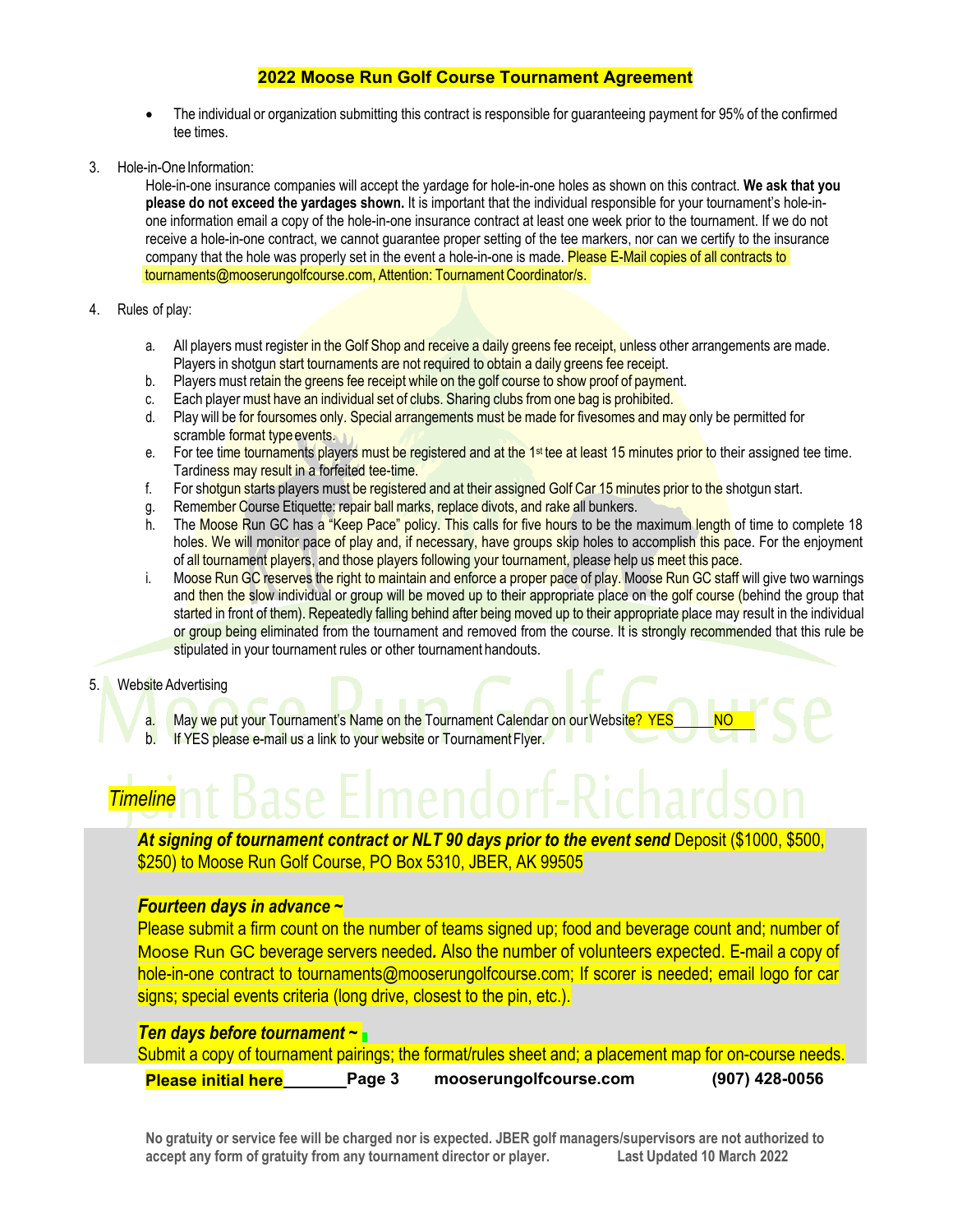| 2022 Moose Run Golf Course Tournament Fees (prices subject to change) |  |                                                                                                                                                                                              |                 |  |  |  |
|-----------------------------------------------------------------------|--|----------------------------------------------------------------------------------------------------------------------------------------------------------------------------------------------|-----------------|--|--|--|
| $E1 - E4$                                                             |  | E5 - Up, DOD, Veterans, & Retired Military                                                                                                                                                   | Civilian        |  |  |  |
| \$38 per person                                                       |  | \$45 per person                                                                                                                                                                              | \$76 per person |  |  |  |
|                                                                       |  | (\$2 per Military Player and \$3 per Civilian Player Given Back in the Form of FSS Gift Cards)                                                                                               |                 |  |  |  |
|                                                                       |  | For your information only a guide to help you figure out "how much" your tournament will cost.                                                                                               |                 |  |  |  |
| Number of Players                                                     |  |                                                                                                                                                                                              |                 |  |  |  |
| <b>Tournament Fees</b>                                                |  | $X$ (see above)                                                                                                                                                                              | $=$             |  |  |  |
| Range Balls                                                           |  | X \$2 per player                                                                                                                                                                             |                 |  |  |  |
| Non-Alcoholic Beverage & Food<br>Corkage Fee                          |  | X \$5 (per player, soft drinks, food, snacks)                                                                                                                                                |                 |  |  |  |
| <b>Scoring Tournament</b>                                             |  | No Charge                                                                                                                                                                                    |                 |  |  |  |
| Car Signs                                                             |  | No Charge (please provide your logo)                                                                                                                                                         |                 |  |  |  |
| Miscellaneous (i.e. Work Cart)                                        |  | \$50 per cart                                                                                                                                                                                |                 |  |  |  |
| Beverage Car<br>1 for 1/2 Shotgun, 2 for Full Shotgun                 |  | <b>No Charge</b>                                                                                                                                                                             | $=$             |  |  |  |
| Extra Beverage Server                                                 |  | \$100 each                                                                                                                                                                                   | $=$             |  |  |  |
| I understand all alcohol must be purchased from JBER-Golf (initial)   |  |                                                                                                                                                                                              |                 |  |  |  |
| Picnic Pavilion (Y or N)                                              |  | <b>No Charge</b>                                                                                                                                                                             |                 |  |  |  |
| Generator                                                             |  | <b>No Charge</b>                                                                                                                                                                             |                 |  |  |  |
| <b>Score Sheets</b>                                                   |  | <b>No Charge</b>                                                                                                                                                                             |                 |  |  |  |
| <b>Golf Car Staging</b>                                               |  | <b>No Charge</b>                                                                                                                                                                             |                 |  |  |  |
|                                                                       |  |                                                                                                                                                                                              |                 |  |  |  |
|                                                                       |  | Our standard starting time for all shotgun tournaments is 0700 through July 31. August 1 – September 15 is 0800.<br>If you request a later staring time, the charge will be \$1500 per hour. |                 |  |  |  |
|                                                                       |  | BBQ GRILL IS NO LONGER AVAILABLE. YOU MUST BRING YOUR OWN GRILL.                                                                                                                             |                 |  |  |  |
|                                                                       |  | Other food and beverage costs will be tallied the day of play.                                                                                                                               |                 |  |  |  |
| <b>Estimated Total:</b>                                               |  |                                                                                                                                                                                              |                 |  |  |  |
|                                                                       |  | <b>Optional Special Events</b>                                                                                                                                                               |                 |  |  |  |
|                                                                       |  | *DO NOT EXCEED YARDAGE ON HOLE-IN-ONE HOLES*                                                                                                                                                 |                 |  |  |  |
|                                                                       |  | *IF YOU WOULD LIKE TO DEVIATE FROM THESE YARDAGES PLEASE CONTACT OUR TOURNAMENT COORDINATOR*                                                                                                 |                 |  |  |  |

| <b>Longest Drive</b><br>Closest to the Pin | Men Hole #<br>Men Hole #                                                                          | Women Hole #<br>Women Hole $#$                                                                  |
|--------------------------------------------|---------------------------------------------------------------------------------------------------|-------------------------------------------------------------------------------------------------|
| Hole-in-One (Hill)                         | $\Box$ Hole # 4 - Min 110 yards- Max 157 yards<br>$\Box$ Hole # 14 - Min 157 yards- Max 167 yards | $\Box$ Hole # 8 - Min 108 Yards- Max 140 yards                                                  |
| Hole-in-One (Creek)                        | $\Box$ Hole # 3 - Min 152 yards- Max 182yards<br>□ Hole # 15 - Min 128 yards- Max 175yards        | $\Box$ Hole # 6 - Min 149 Yards- Max 222yards<br>$\Box$ Hole #17 - Min 140 Yards- Max 237 yards |
| Other Requests:                            |                                                                                                   |                                                                                                 |

Your signature constitutes acknowledgment and compliance to all terms of this agreement.

| Tournament Coordinator     | Date   | <b>MRGC Tournament Coordinator</b> | Date           |
|----------------------------|--------|------------------------------------|----------------|
| <b>Please initial here</b> | Page 4 | mooserungolfcourse.com             | (907) 428-0056 |

No gratuity or service fee will be charged nor is expected. JBER golf managers/supervisors are not authorized to accept any form of gratuity from any tournament director or player. Last Updated 10 March 2022 **accept any form of gratuity from any tournament director or player.**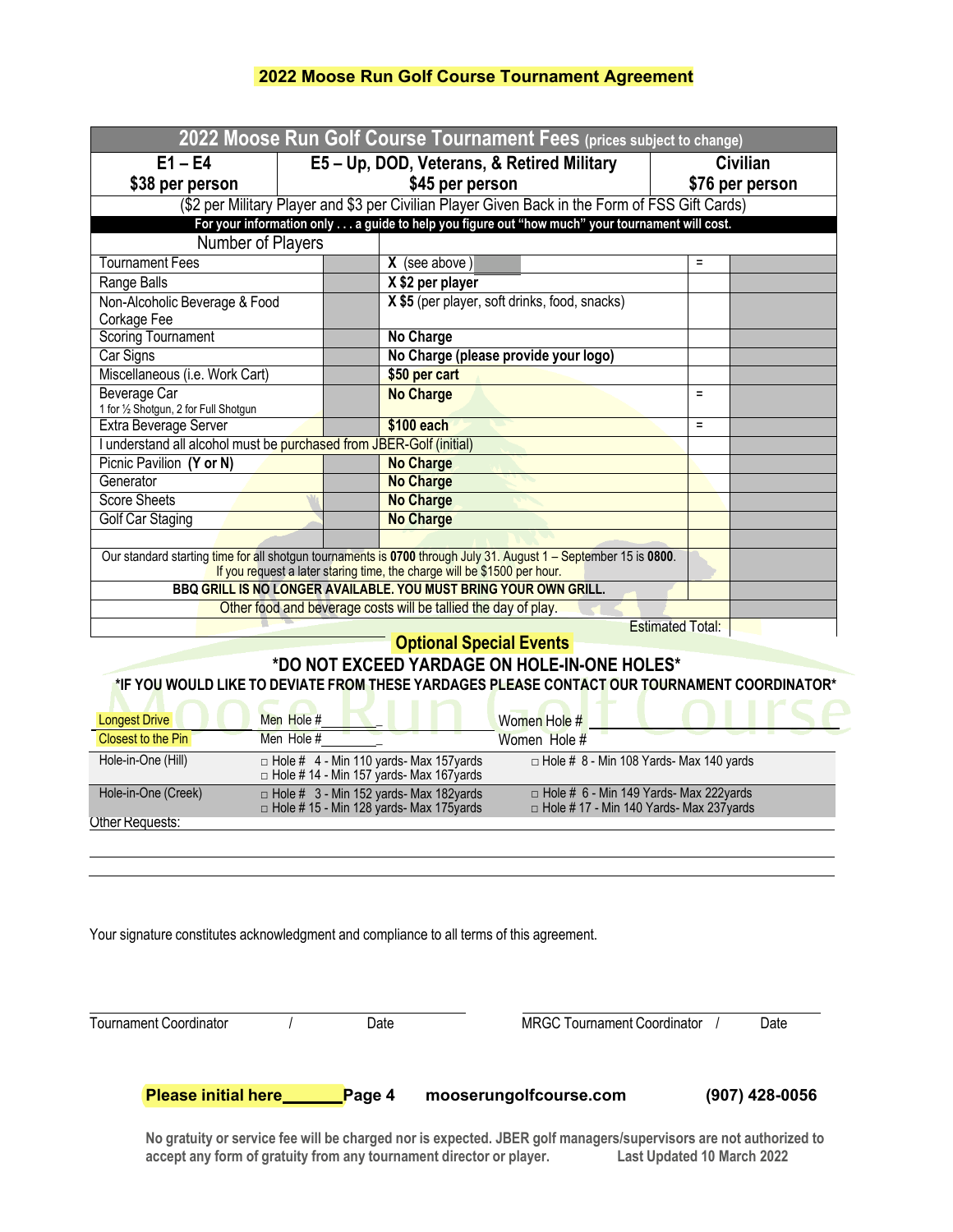Moose Run Golf Course

# Golf Club Rental/Usage Agreement

| <b>Circle one:</b> Standard $@$ \$20 / Premium $@$ \$35 |  |  |
|---------------------------------------------------------|--|--|
|---------------------------------------------------------|--|--|

**Circle one:** Regular Flex / Stiff Flex / Women's Flex

**Circle one:** Right-handed / Left-Handed

| Credit Card #: |  |  |
|----------------|--|--|
|                |  |  |

# **Please Read Before Accepting Responsibility for this Equipment:**

**I hereby acknowledge and accept responsibility for the care and custody of the golf equipment listed on this form and agree to reimburse Moose Run Golf Course for any loss or damage to said equipment other than reasonable wear and tear resulting from ordinary use.**

**All Premium Rentals Must Be Returned to the Clubhouse by closing.**

| Signature: |                                                                                                                  | <b>Phone Number:</b>   |                |  |  |  |  |
|------------|------------------------------------------------------------------------------------------------------------------|------------------------|----------------|--|--|--|--|
|            | <b>Please initial here_</b><br>Page 5                                                                            | mooserungolfcourse.com | (907) 428-0056 |  |  |  |  |
|            | No gratuity or service fee will be charged nor is expected. JBER golf managers/supervisors are not authorized to |                        |                |  |  |  |  |

**accept any form of gratuity from any tournament director or player. Last Updated 10 March 2022**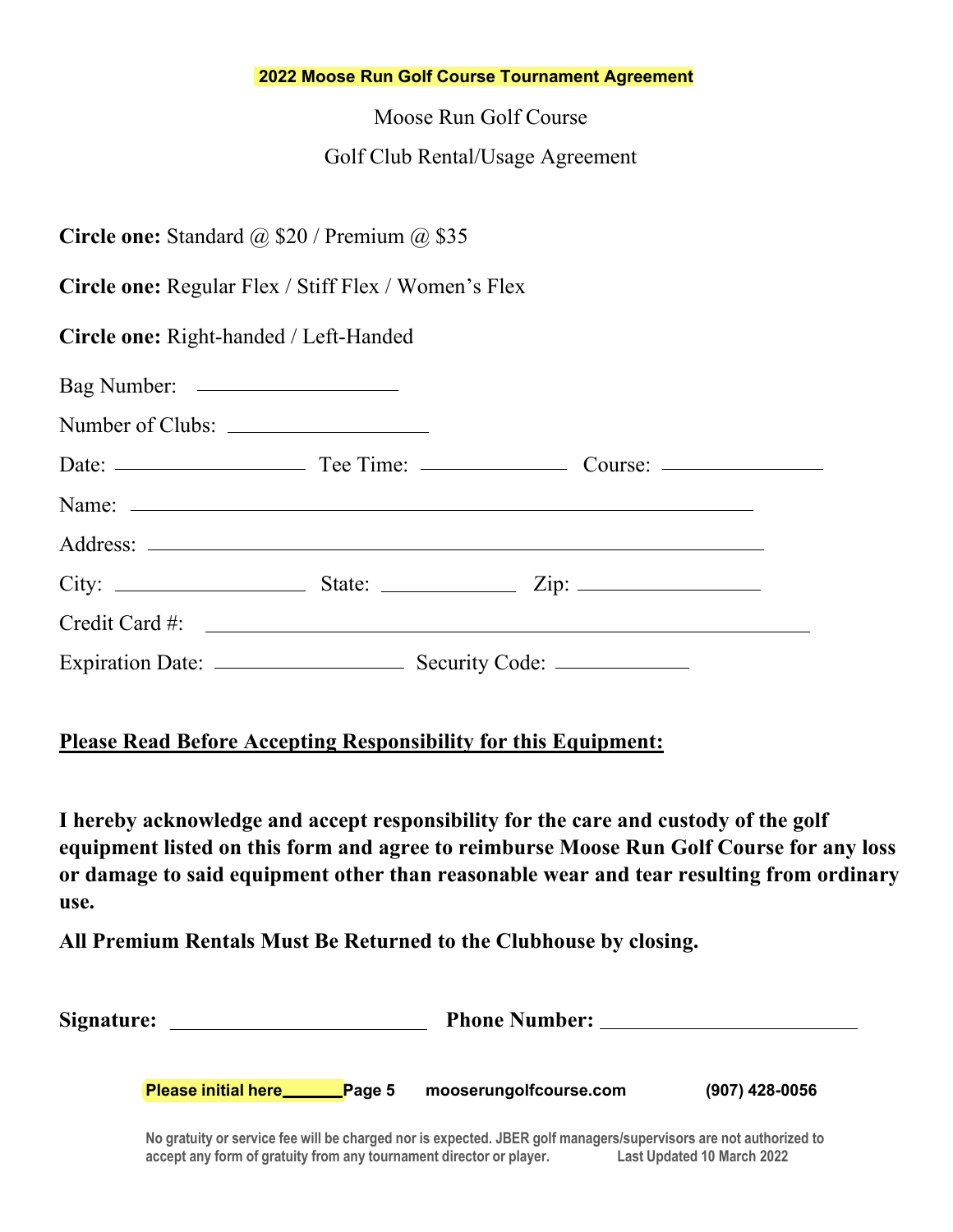# **2022 Tournament Food Options (Prices subject to change)**

# **Tournaments may choose one entrée and two sides**

| <b>Entrée Choices</b>                           | Price   | Qty | <b>Total</b> |  |
|-------------------------------------------------|---------|-----|--------------|--|
| <b>Chicken Breast</b>                           | \$16.95 |     |              |  |
| Hamburger                                       | \$14.95 |     |              |  |
| Cheeseburger                                    | \$15.95 |     |              |  |
| Wraps (Turkey, Ham, Roast Beef, Grilled Veggie) | \$14.95 |     |              |  |
| Hot Dog or Bratwurst                            | \$11.95 |     |              |  |
| Pork Spare Ribs                                 | \$20.95 |     |              |  |
| <b>Fried Chicken</b>                            | \$16.95 |     |              |  |
| <b>Beef Brisket</b>                             | \$20.95 |     |              |  |
| <b>Pulled Pork BBQ</b>                          | \$18.95 |     |              |  |
|                                                 |         |     |              |  |

*Includes Two sides choices (circle two items below)*

Potato Salad, Macaroni Salad, California Pasta Salad, Cole Slaw, Baked Beans, Green Beans, Steamed Broccoli, Tossed Salad, Fried Rice, Macaroni & Cheese, Corn on the Cob, Broccoli Casserole.

| 16 inch Trays available                             | Price<br>Qty<br>Total        |
|-----------------------------------------------------|------------------------------|
| Veggie Trays / serves 20-25 people                  | \$40.00                      |
| Finger Wrap Tray / serves 20-25 people              | \$55.00                      |
| Relish Tray / serves 20-25 people                   | \$50.00                      |
| Asst. Cubed Cheese Tray / serves 20-25 people       | \$60.00                      |
|                                                     |                              |
| <b>Breakfast Menu Items</b>                         | Price<br><b>Total</b><br>Qty |
| Marshal Sandwich (Egg, Cheese & Choice of meat)     | \$5.00                       |
| Continental Spread (Protein is Boiled Eggs)         | \$6.95                       |
| Traditional Breakfast (Scrambled w/ choice of meat) | \$12.95                      |

**Please initial here Page 6 mooserungolfcourse.com (907) 428-0056**

No gratuity or service fee will be charged nor is expected. JBER golf managers/supervisors are not authorized to<br>accept any form of gratuity from any tournament director or player. Last Updated 18 March 2022 **accept any form of gratuity from any tournament director or player.**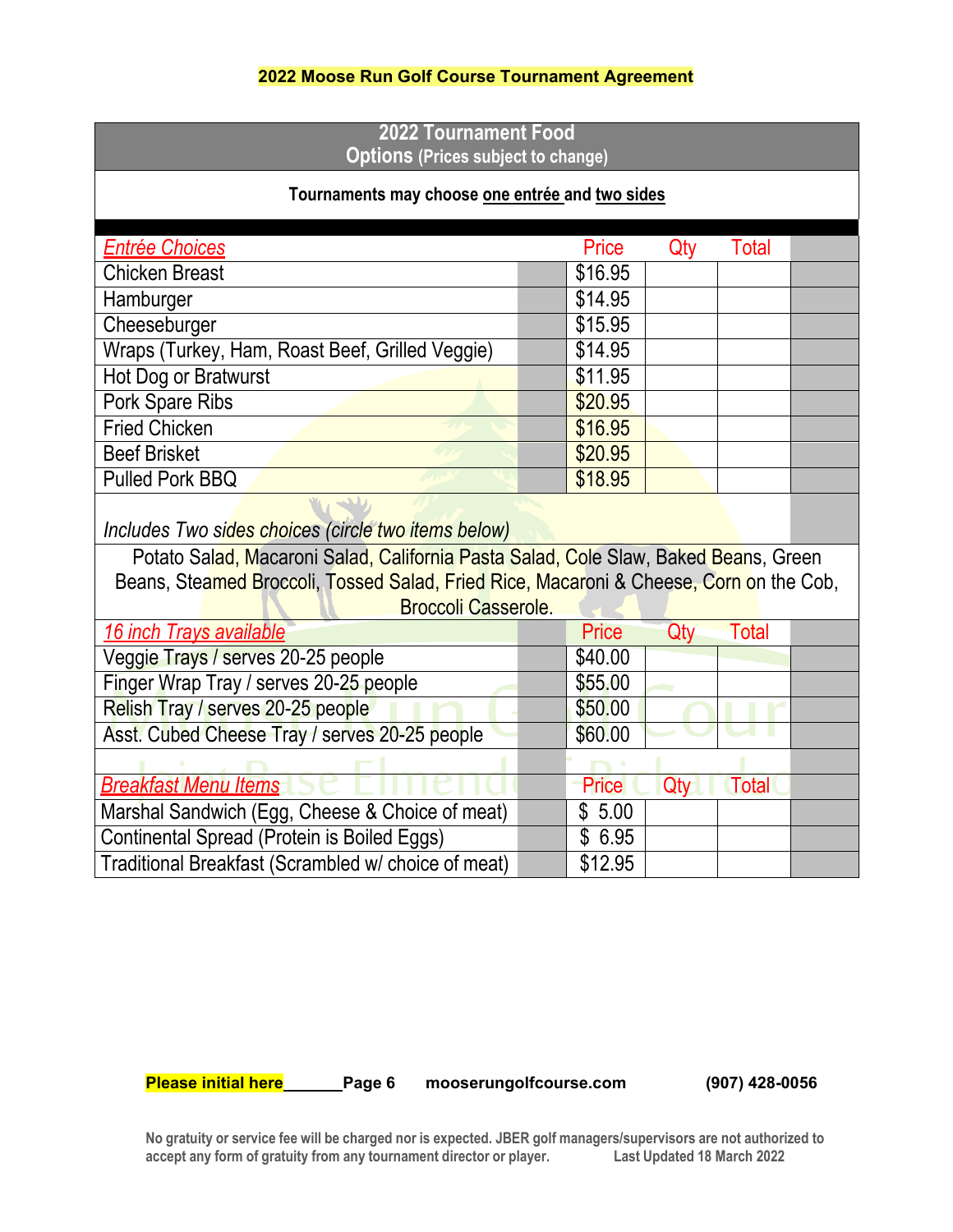| BEVERAGE ORDER GUIDE FOR TOURNAMENTS (PRICES SUBJECT TO CHANGE) DATE: |              |                 |              |                               |                    |                 |              |  |
|-----------------------------------------------------------------------|--------------|-----------------|--------------|-------------------------------|--------------------|-----------------|--------------|--|
| <b>TOURNAMENT:</b>                                                    |              |                 |              | <b>POINT OF CONTACT NAME:</b> |                    |                 |              |  |
| <b>BEER</b>                                                           | <b>PRICE</b> | <b>QUANTITY</b> | <b>TOTAL</b> | <b>ALCOHOL</b>                | <b>PRICE</b>       | <b>QUANTITY</b> | <b>TOTAL</b> |  |
| 1\2 BRL KEG                                                           | \$320.00     |                 |              | ALCOHOL MINI                  | \$8.00             |                 |              |  |
| 1\6 BRL KEG                                                           | \$180.00     |                 |              | Premium Mini*                 | \$9.00             |                 |              |  |
| AK AMBER                                                              | \$6.00       |                 |              | BAILEY'S 1.75 L               | \$175.00           |                 |              |  |
| AK ICY BAY                                                            | \$6.00       |                 |              | <b>CROWN 1.75 L</b>           | \$175.00           |                 |              |  |
| AK KOLSCH                                                             | \$6.00       |                 |              | VODKA 1.75 L                  | \$175.00           |                 |              |  |
| AK WHITE                                                              | \$6.00       |                 |              | <b>Sparkling Wines</b>        |                    |                 |              |  |
| ANGRY ORCHARD                                                         | \$6.00       |                 |              | CHAMPAIGN 1.0 L               | \$35.00            |                 |              |  |
| <b>BLUE MOON</b>                                                      | \$6.00       |                 |              | <b>WINE 1.0 L</b>             | \$35.00            |                 |              |  |
| <b>SAM ADAMS</b>                                                      | \$6.00       |                 |              | <b>SODA</b>                   |                    |                 |              |  |
| <b>SUMMER SHANDY</b>                                                  | \$6.00       |                 |              | <b>COKE</b>                   | \$3.00             |                 |              |  |
| <b>TWISTER CREEK</b>                                                  | \$6.00       |                 |              | <b>DIET COKE</b>              | \$3.00             |                 |              |  |
| <b>IMPORTED</b>                                                       |              |                 |              | <b>CHERRY COKE</b>            | \$3.00             |                 |              |  |
| CORONA                                                                | \$6.00       |                 |              | <b>COKE ZERO</b>              | \$3.00             |                 |              |  |
| HEINEKEN                                                              | \$6.00       |                 |              | DR. PEPPER                    | \$3.00             |                 |              |  |
| <b>DOS EQUIS</b>                                                      | \$6.00       |                 |              | DT DR. PEPPER                 | $\overline{$}3.00$ |                 |              |  |
| <b>STELLA ARTOIS</b>                                                  | 56.00        |                 |              | <b>BARG'S ROOT BEER</b>       | \$3.00             |                 |              |  |
| <b>DOMESTIC</b>                                                       |              |                 |              | <b>FANTA ORANGE</b>           | \$3.00             |                 |              |  |
| <b>BUD</b>                                                            | \$5.00       |                 |              | <b>MELLOW YELLOW</b>          | \$3.00             |                 |              |  |
| <b>BUDLT</b>                                                          | \$5.00       |                 |              | MM LEMONADE                   | \$3.00             |                 |              |  |
| <b>BUD LT CLAMATA</b>                                                 | \$5.00       |                 |              | <b>SPRITE</b>                 | \$3.00             |                 |              |  |
| <b>BUD LT LIME</b>                                                    | \$5.00       |                 |              | <b>SPRITE ZERO</b>            | \$3.00             |                 |              |  |
| COORS                                                                 | \$5.00       |                 |              | <b>POWERADE</b>               |                    |                 |              |  |
| <b>COORS LT</b>                                                       | \$5.00       |                 |              | *BLUE                         | \$3.00             |                 |              |  |
| <b>MGD</b>                                                            | \$5.00       |                 |              | *ORANGE                       | \$3.00             |                 |              |  |
| MGD <sub>64</sub>                                                     | \$5.00       |                 |              | *PURPLE                       | 53.00              |                 |              |  |
| <b>MILLER LITE</b>                                                    | \$5.00       |                 |              | *RED                          | \$3.00             |                 |              |  |
| HEINEKEN 0.0                                                          | \$5.00       |                 |              | <b>WATER</b>                  |                    |                 |              |  |
| PBR                                                                   | \$4.50       |                 |              | <b>COURSE WATER</b>           | \$0.50             |                 |              |  |
| <b>WINE</b>                                                           |              |                 |              | <b>DASANI WATER</b>           | \$2.00             |                 |              |  |
| CABERNET                                                              | \$6.00       |                 |              | <b>SMART WATER</b>            | \$5.00             |                 |              |  |
| CHARDONNAY                                                            | \$6.00       |                 |              | <b>VITAMIN WATER</b>          | \$3.00             |                 |              |  |
| <b>MERLOT</b>                                                         | \$6.00       |                 |              | <b>JUICE</b>                  |                    |                 |              |  |
| <b>MUSCATO</b>                                                        | \$6.00       |                 |              | ORANGE                        | \$3.00             |                 |              |  |
| PINOT GRIGIO                                                          | \$6.00       |                 |              | <b>APPLE</b>                  | \$3.00             |                 |              |  |
| <b>COOLERS</b>                                                        |              |                 |              | CRANAPPLRASP                  | \$3.00             |                 |              |  |
| MIKE'S                                                                |              |                 |              | <b>BOTTLED TEA</b>            |                    |                 |              |  |
| *BLACK CHERRY                                                         | \$6.00       |                 |              | <b>GREEN TEA</b>              | \$3.00             |                 |              |  |
| *LEMON                                                                | \$6.00       |                 |              | <b>SWEET TEA</b>              | \$3.00             |                 |              |  |
| *LIME                                                                 | \$6.00       |                 |              | <b>UNSWTND TEA</b>            | \$3.00             |                 |              |  |
| *MANGO                                                                | \$6.00       |                 |              | <b>ENERGY DRINK</b>           |                    |                 |              |  |
| TRULY 24oz.                                                           | \$10.00      |                 |              | <b>MONSTER</b>                | \$4.50             |                 |              |  |
| WHITE CLAW 16oz.                                                      | \$6.00       |                 |              | <b>RED BULL</b>               | \$4.50             |                 |              |  |
| <b>Special Requests</b>                                               |              |                 |              | <b>Special Requests</b>       |                    |                 |              |  |

**\*Premium Mini's are Patron & Grey Goose**

**Please initial here Page 7 mooserungolfcourse.com (907) 428-0056**

**No gratuity or service fee will be charged nor is expected. JBER golf managers/supervisors are not authorized to accept any form of gratuity from any tournament director or player. Last Updated 31 March 2022**